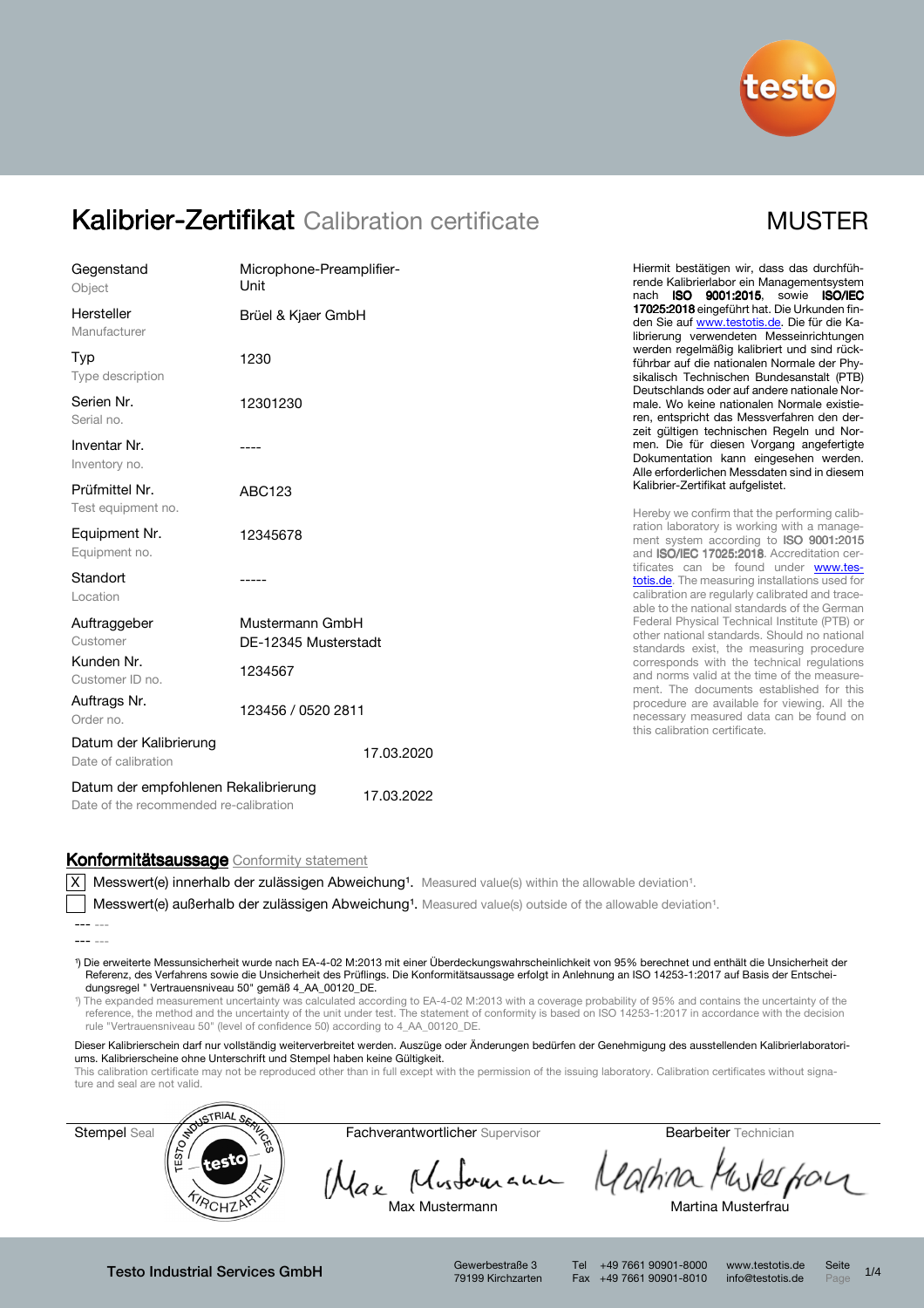

# Kalibrier-Zertifikat Calibration certificate MUSTER

## Messeinrichtungen Measuring equipment

|                                                                                               | lvioootii il iol italigoi luveasamig eqaipment                                                                                                                                                                                                                                                                                                                                                                                                         |  |                               |           |                    |          |  |  |
|-----------------------------------------------------------------------------------------------|--------------------------------------------------------------------------------------------------------------------------------------------------------------------------------------------------------------------------------------------------------------------------------------------------------------------------------------------------------------------------------------------------------------------------------------------------------|--|-------------------------------|-----------|--------------------|----------|--|--|
| Referenz                                                                                      |                                                                                                                                                                                                                                                                                                                                                                                                                                                        |  | Rückführung                   | Rekal.    | Zertifikat-Nr.     | Eq.-Nr.  |  |  |
| Reference                                                                                     |                                                                                                                                                                                                                                                                                                                                                                                                                                                        |  | Traceability                  | Next cal. | Certificate-no.    | Eq.-no.  |  |  |
| Messmikrofon 4191+MV203 Measurement microphone 4191+MV203                                     |                                                                                                                                                                                                                                                                                                                                                                                                                                                        |  | 15183-01-00 2019-04           | 2021-04   | 3115148            | 12920735 |  |  |
|                                                                                               | Kalibriersystem CS18SPL FF Calibration System CS18SPL FF                                                                                                                                                                                                                                                                                                                                                                                               |  | 15183-01-00 2019-04           | 2021-04   | 3115107            | 12920705 |  |  |
|                                                                                               | Pistonphone G.R.A.S. 42AA Pistonphone G.R.A.S. 42AA                                                                                                                                                                                                                                                                                                                                                                                                    |  | 15183-01-00 2019-04           | 2021-04   | 3115180            | 12904228 |  |  |
| Schallpegelkalibrator Brüel&Kjaer 4231 sound level calibrator Brüel&Kjaer 4231                |                                                                                                                                                                                                                                                                                                                                                                                                                                                        |  | 15183-01-00 2019-04           | 2021-04   | 3115168            | 12902370 |  |  |
|                                                                                               | Referenzzertifikate sind auf www.primasonline.com abrufbar Reference certificates are available at www.primasonline.com                                                                                                                                                                                                                                                                                                                                |  |                               |           |                    |          |  |  |
|                                                                                               | <b>Umgebungsbedingungen Ambient conditions</b>                                                                                                                                                                                                                                                                                                                                                                                                         |  |                               |           |                    |          |  |  |
|                                                                                               | (2123) °C<br>Temperatur Temperature                                                                                                                                                                                                                                                                                                                                                                                                                    |  | <b>Feuchte Humidity</b>       |           | $(2060)$ % rF % RH |          |  |  |
| <b>Messverfahren</b> Measuring procedure                                                      |                                                                                                                                                                                                                                                                                                                                                                                                                                                        |  |                               |           |                    |          |  |  |
|                                                                                               | Die akustische Kalibrierung erfolgt in einer Freifeldkammer in Anlehnung an die Norm DIN EN 61094-8:2012. Vor der Messung<br>im Freifeld wird das Druck-Betriebs-Übertragungsmaß des Mikrofons ermittelt.<br>The acoustic calibration takes place in a free-field chamber in accordance with the standard DIN EN 61094-8:2012. Before the measurement in<br>the free-field, the pressure-operating transmission ratio of the microphone is determined. |  |                               |           |                    |          |  |  |
| $20 \mu Pa$<br><b>Bezugsschalldruck</b> Reference acoustic pressure                           |                                                                                                                                                                                                                                                                                                                                                                                                                                                        |  |                               |           |                    |          |  |  |
| <b>Messbedingungen</b> Measuring conditions                                                   |                                                                                                                                                                                                                                                                                                                                                                                                                                                        |  |                               |           |                    |          |  |  |
| Klassifizierung <sub>WS2F</sub> nach<br>DIN EN 61094-4:1995<br>according to<br>Classification |                                                                                                                                                                                                                                                                                                                                                                                                                                                        |  |                               |           |                    |          |  |  |
|                                                                                               | Einstellungen an der Normalmesseinrichtung Settings at the measuring device                                                                                                                                                                                                                                                                                                                                                                            |  |                               |           |                    |          |  |  |
| CS <sub>18</sub> FF                                                                           | <b>Frequenzbereich</b> Frequency range<br><b>Kalibrierpegel</b> Calibration level                                                                                                                                                                                                                                                                                                                                                                      |  | 125 Hz bis to 20 kHz<br>84 dB |           |                    |          |  |  |

CS18 FF

Abstand zur Schallquelle Distance to acoustic source 84 cm Filtertyp Filter type **Sinusapproximation** Polarisationsspannung Polarization voltage 200 V

Tel +49 7661 90901-8000 www.testotis.de Seite 2/4 Fax +49 7661 90901-8010 info@testotis.de Page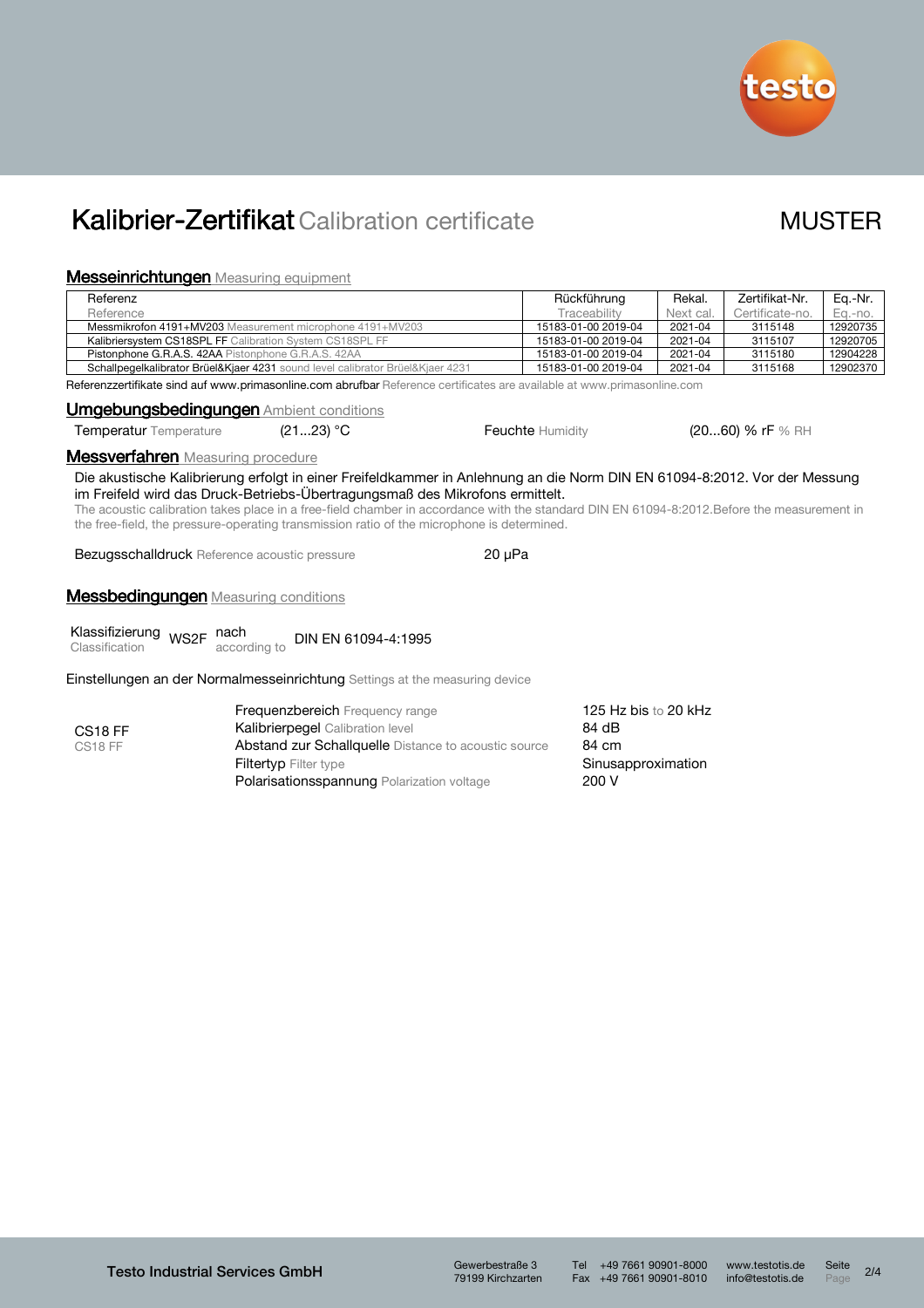

# Kalibrier-Zertifikat Calibration certificate MUSTER

## **Messergebnisse** Measuring results

### Druck-Betriebs-Übertragung bei Pegel und Frequenz

Pressure-operating transmission at level and frequency

| Frequenz<br>Frequency | Schalldruck-<br>pegel<br>Sound pressure<br>level | Druck-Betriebs-<br>Übertragungs-<br>koeffizient<br>Pressure-opera-<br>tion transmission | Druck-Betriebs-Über-<br>tragungsmaß<br>Pressure-operation trans-<br>mission measure |          |        |      | Zulässige<br>Abwei-<br>chung <sup>2)</sup><br>Allowed devia-<br>tion <sup>2</sup> | Messun-<br>sicherheit<br>$(k=2)$<br>Measurement<br>uncertainty<br>$(k=2)$ | wertung<br>စ် ငွဲ |
|-----------------------|--------------------------------------------------|-----------------------------------------------------------------------------------------|-------------------------------------------------------------------------------------|----------|--------|------|-----------------------------------------------------------------------------------|---------------------------------------------------------------------------|-------------------|
| Hz                    | dB                                               | mV/Pa                                                                                   | dB re V/Pa                                                                          |          | dB     | dB   |                                                                                   |                                                                           |                   |
|                       |                                                  |                                                                                         | Soll                                                                                | Ist      |        |      |                                                                                   |                                                                           |                   |
|                       |                                                  |                                                                                         | Target                                                                              | Actual   |        |      |                                                                                   |                                                                           |                   |
| 250                   | 114                                              | 45,72                                                                                   | $-26,00$                                                                            | $-26,80$ | ± 1,50 | 0,20 | pass                                                                              |                                                                           |                   |
| 1000                  | 94                                               | 46,05                                                                                   | $-26,00$                                                                            | $-26,74$ | ± 1,50 | 0,20 | pass                                                                              |                                                                           |                   |

<sup>2)</sup>gemäß Hersteller in accordance with the manufacturer

### Freifeld-Betriebs-Übertragung bei Pegel und Frequenz Free field operation transmission at level and frequency

| Frequenz<br>Frequency | Schalldruck-<br>pegel<br>Sound pressure<br>level | <u>LIUU IIUIU UPULULUIL LIULIUIIIUUIUII ULIUVULUIIU IIUUUUIIU</u><br>Freifeld-Be-<br>triebs-Übertra-<br>gungskoeffi-<br>zient<br>Free field-opera-<br>tion transmission | Freifeld-<br>Betriebs-<br>Übertra-<br>gungsmaß<br>Free field<br>operation<br>transmission<br>measure | Abwei-<br>chung<br>bezogen<br>auf 250<br>Hz<br>Deviation<br>related to<br>250 Hz | Zulässige<br>Abwei-<br>chung $3)$<br>Allowed devi-<br>ation <sup>2</sup> | Messun-<br>sicherheit<br>$(k=2)$<br>Measurement<br>uncertainty<br>$(k=2)$ | <b>Bewertung</b><br>Confirmation |
|-----------------------|--------------------------------------------------|-------------------------------------------------------------------------------------------------------------------------------------------------------------------------|------------------------------------------------------------------------------------------------------|----------------------------------------------------------------------------------|--------------------------------------------------------------------------|---------------------------------------------------------------------------|----------------------------------|
| Hz                    | dB                                               | mV/Pa                                                                                                                                                                   | dB re V/Pa                                                                                           | dB                                                                               | dB                                                                       | dB                                                                        |                                  |
| 125                   | 84,0                                             | 46,60                                                                                                                                                                   | $-26,63$                                                                                             | $-0.05$                                                                          | ±0,50                                                                    | 0,35                                                                      | pass                             |
| 160                   | 84,0                                             | 46.71                                                                                                                                                                   | $-26,61$                                                                                             | $-0.03$                                                                          | ±0,50                                                                    | 0,35                                                                      | pass                             |
| 200                   | 84,0                                             | 45,41                                                                                                                                                                   | $-26,86$                                                                                             | $-0,28$                                                                          | ±0,50                                                                    | 0,35                                                                      | pass                             |
| 250                   | 84,0                                             | 46,86                                                                                                                                                                   | $-26,58$                                                                                             | 0,00                                                                             | Bezugswert                                                               | 0,35                                                                      | n.a.                             |
| 315                   | 84,0                                             | 46,32                                                                                                                                                                   | $-26,68$                                                                                             | $-0,10$                                                                          | ±0,50                                                                    | 0,35                                                                      | pass                             |
| 400                   | 84,0                                             | 45,99                                                                                                                                                                   | $-26,75$                                                                                             | $-0,17$                                                                          | ±0,50                                                                    | 0,35                                                                      | pass                             |
| 500                   | 84,0                                             | 45,81                                                                                                                                                                   | $-26,78$                                                                                             | $-0,20$                                                                          | $\pm 0,50$                                                               | 0,35                                                                      | pass                             |
| 630                   | 84,0                                             | 46,00                                                                                                                                                                   | $-26,74$                                                                                             | $-0,16$                                                                          | ±0,50                                                                    | 0,35                                                                      | pass                             |
| 800                   | 84,0                                             | 46,11                                                                                                                                                                   | $-26,72$                                                                                             | $-0,14$                                                                          | ±0,50                                                                    | 0,35                                                                      | pass                             |
| 1000                  | 84,0                                             | 46,30                                                                                                                                                                   | $-26,69$                                                                                             | $-0,11$                                                                          | ±0,50                                                                    | 0,35                                                                      | pass                             |
| 1250                  | 84.0                                             | 46,26                                                                                                                                                                   | $-26,70$                                                                                             | $-0.12$                                                                          | ±0,50                                                                    | 0,35                                                                      | pass                             |
| 1600                  | 84,0                                             | 46,71                                                                                                                                                                   | $-26,61$                                                                                             | $-0.03$                                                                          | ±0,50                                                                    | 0,35                                                                      | pass                             |
| 2000                  | 84,0                                             | 46,77                                                                                                                                                                   | $-26,60$                                                                                             | $-0.02$                                                                          | ±0,50                                                                    | 0,35                                                                      | pass                             |
| 2500                  | 84,1                                             | 47,25                                                                                                                                                                   | $-26,51$                                                                                             | 0,07                                                                             | ±0,50                                                                    | 0,35                                                                      | pass                             |
| 3150                  | 84,0                                             | 46,95                                                                                                                                                                   | $-26,57$                                                                                             | 0,01                                                                             | ±0,50                                                                    | 0,35                                                                      | pass                             |
| 4000                  | 84,1                                             | 47,02                                                                                                                                                                   | $-26,55$                                                                                             | 0,03                                                                             | ±0,50                                                                    | 0,35                                                                      | pass                             |
| 5000                  | 84,0                                             | 47,54                                                                                                                                                                   | $-26,46$                                                                                             | 0,12                                                                             | ±0,75                                                                    | 0,35                                                                      | pass                             |
| 6300                  | 84,1                                             | 47,01                                                                                                                                                                   | $-26,56$                                                                                             | 0,02                                                                             | ±1,00                                                                    | 0,35                                                                      | pass                             |
| 8000                  | 84,1                                             | 45,98                                                                                                                                                                   | $-26,75$                                                                                             | $-0,17$                                                                          | ±1,25                                                                    | 0,35                                                                      | pass                             |
| 10000                 | 84,1                                             | 46,32                                                                                                                                                                   | $-26,68$                                                                                             | $-0,10$                                                                          | ±1,50                                                                    | 0,50                                                                      | pass                             |
| 12500                 | 84,1                                             | 47,54                                                                                                                                                                   | $-26,46$                                                                                             | 0,12                                                                             | ±1,75                                                                    | 0,50                                                                      | pass                             |
| 16000                 | 84,1                                             | 49,44                                                                                                                                                                   | $-26,12$                                                                                             | 0,46                                                                             | ±2,00                                                                    | 0,50                                                                      | pass                             |
| 20000                 | 84,1                                             | 39,80                                                                                                                                                                   | $-28,00$                                                                                             | $-1,42$                                                                          | $-6,00/+2,00$                                                            | 0,50                                                                      | pass                             |

3) gemäß DIN EN 61094-4:1995 determined by DIN EN 61094-4:1995

79199 Kirchzarten

Tel +49 7661 90901-8000 www.testotis.de Seite 3/4 Fax +49 7661 90901-8010 info@testotis.de Page